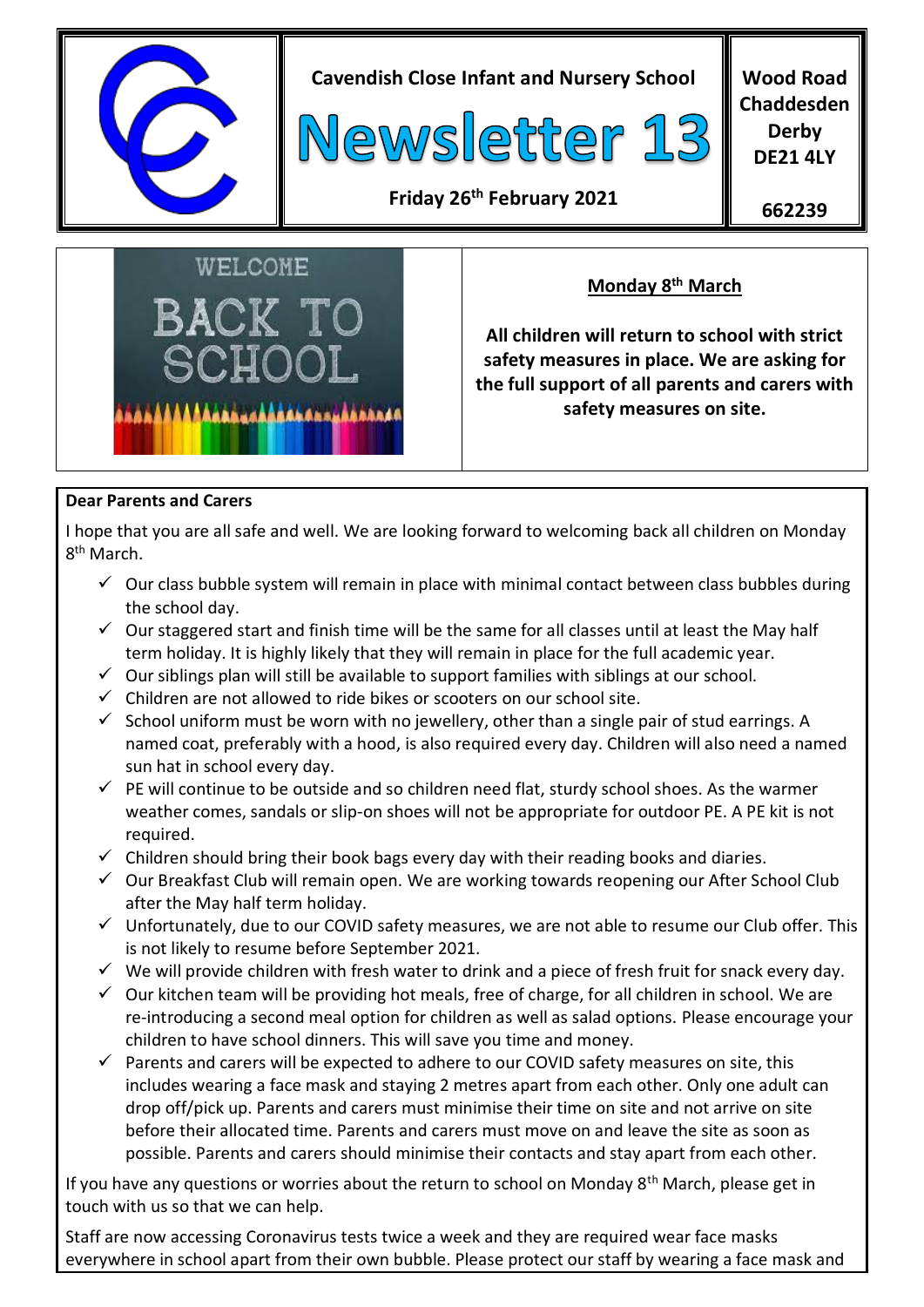staying 2 metres away at all times. Parents and carers who are exempt from wearing a face mask and do not feel able to wear one for a short time on our school site, should wear a visible exemption badge and consider covering their face loosely with a scarf for example. Face masks are primarily to respectfully keep others safe and they are to be used in addition to social distancing. Any parents or carers wishing to enter school to speak to our office team must be wearing a face mask.

I have some wonderful news to share with our school community. Mrs Tusa, our School Business Manager has welcomed into the world baby Wilfred this week. He is adorable and will be well cared for by his big sister! During Mrs Tusa's maternity leave, Mrs Horsman will be supporting Mrs Kelly and Mrs Manners in the school office.

We are also expecting Miss Marley to return from her maternity leave at the end of March. She will be returning to the Reception team and will take over as the class teacher in Class 1 after the Easter holiday.

|                                                 | <b>Teacher</b>                   | <b>Arrival time</b> | <b>Collection time</b> |  |
|-------------------------------------------------|----------------------------------|---------------------|------------------------|--|
| <b>Early Year Foundation Stage - Nursery</b>    |                                  |                     |                        |  |
| <b>Nursery Bubble</b>                           | Mrs Howett (full day<br>timings) | 8:50am              | 2:50 <sub>pm</sub>     |  |
| <b>Early Years Foundation Stage - Reception</b> |                                  |                     |                        |  |
| <b>Classroom 1 Bubble</b>                       | Mrs Smith                        | 9:00am              | 3:00 <sub>pm</sub>     |  |
| <b>Classroom 2 Bubble</b>                       | Miss Brown                       | 9:10am              | 3:10 <sub>pm</sub>     |  |
| <b>Classroom 3 Bubble</b>                       | Mrs Orme                         | 9:20am              | 3:20 <sub>pm</sub>     |  |
| Key Stage 1 - Year 1                            |                                  |                     |                        |  |
| <b>Classroom 4 Bubble</b>                       | Miss Doxey                       | 8:40am              | 2:40pm                 |  |
| <b>Classroom 5 Bubble</b>                       | Mrs Unwin-Rose                   | 8:50am              | 2:50 <sub>pm</sub>     |  |
| <b>Classroom 6 Bubble</b>                       | Miss Luke                        | 9:00am              | 3:00 <sub>pm</sub>     |  |
| Key Stage 1 - Year 2                            |                                  |                     |                        |  |
| <b>Classroom 7 Bubble</b>                       | Mrs Merriman                     | 9:10am              | 3:10 <sub>pm</sub>     |  |
| <b>Classroom 8 Bubble</b>                       | Mrs Asghar                       | 9:20am              | 3:20 <sub>pm</sub>     |  |
| <b>Classroom 9 Bubble</b>                       | Miss Harker                      | 9:30am              | 3:30 <sub>pm</sub>     |  |

**Kind regards, Mrs C Diffin Headteacher**

| Please help your child to be 'school ready' for 8th March                                                                |                                                                                                                 |                                                                                                         |  |  |
|--------------------------------------------------------------------------------------------------------------------------|-----------------------------------------------------------------------------------------------------------------|---------------------------------------------------------------------------------------------------------|--|--|
| Re-establish a calming<br>bedtime routine between<br>7pm and 8pm. Turn screens<br>off at least 1 hour before<br>bedtime. | Re-establish a positive<br>morning routine with enough<br>time for a healthy breakfast<br>lots of conversation. | Find time to enjoy reading<br>every day. Children will be<br>rewarded at school for<br>reading at home. |  |  |
|                                                                                                                          |                                                                                                                 |                                                                                                         |  |  |





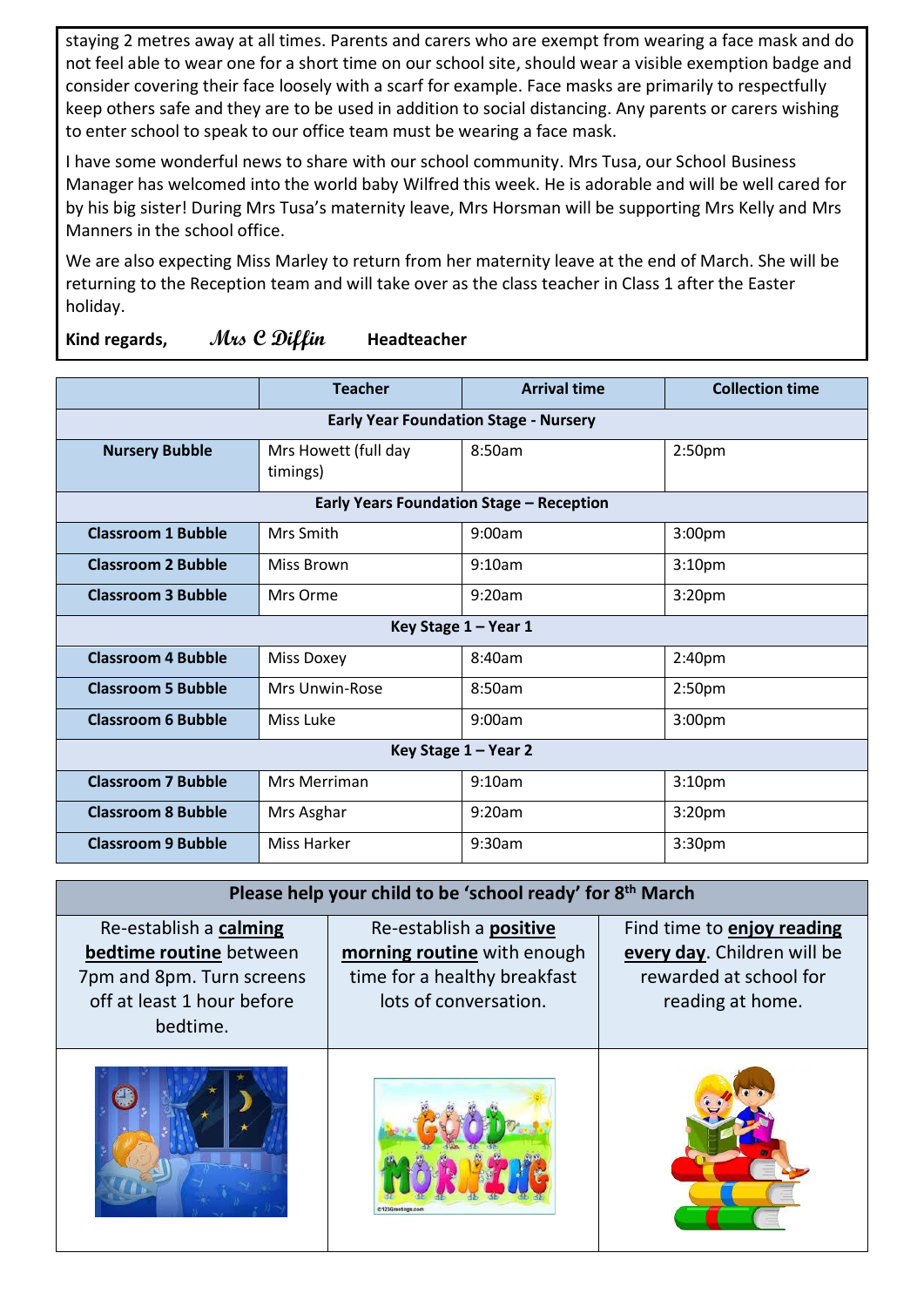#### **World Book Day**

World Book Day is on Thursday 4<sup>th</sup> March and we will be encouraging all children, whether at school or at home, to spend the day enjoying books. There will be lots of exciting reading activities linked into the daily Home Learning Plans. Miss Doxey is our Reading Leader, and she is busy planning a special fun 'Guess the Reader?' quiz. Children will be able to see photographs of favourite treasured books and read clues about who the book belongs to. I wonder how many clues your children will be able to match to school staff? I am finding it really hard to decide on my favourite book as I have so many! I love to read autobiographies and real stories that support my understanding of history. I also enjoy reading with my daughters and sharing their favourite books.

 Miss Luke has taken these lovely photographs to share with all the children who helped with planting before Christmas. The purple crocuses are coming through and make us smile each morning. The daffodils are also a welcome sign of Spring.

As we approach Spring, we are looking forward to the official handover of our green areas on our school site – We have waited patiently for so long! We are working on plans to develop these areas into safe zoned areas for our children to play and learn. In the meantime, we must all stay on the paths and playgrounds.







| <b>Contacting School</b>                                                                            |                                         |  |  |  |
|-----------------------------------------------------------------------------------------------------|-----------------------------------------|--|--|--|
| Email contact is preferable as members of the administration team are working from home.            |                                         |  |  |  |
| Please email the most appropriate team and we will aim to reply within a reasonable amount of time. |                                         |  |  |  |
| <b>Senior Leadership Team</b>                                                                       | leadership@cavclosei.derby.sch.uk       |  |  |  |
| (Mrs Diffin (Headteacher), Mrs Howett (Deputy Headteacher and Early Years Foundation Stage Leader), |                                         |  |  |  |
| Mrs Asghar (Assistant Headteacher and Key Stage 1 Leader))                                          |                                         |  |  |  |
| <b>School Office Team</b>                                                                           | admin@cavclosei.derby.sch.uk            |  |  |  |
| (Mrs Kelly, Mrs Manners and Mrs Horsman)                                                            |                                         |  |  |  |
| <b>Safeguarding Team</b>                                                                            | safeguarding@cavclosei.derby.sch.uk     |  |  |  |
| (Mrs Diffin, Mrs Howett, Mrs Asghar, Mrs Vincett, Mrs Leadbeater, Mrs Dearie)                       |                                         |  |  |  |
| <b>Inclusion Leader</b>                                                                             | senco@cavclosei.derby.sch.uk            |  |  |  |
| (Mrs Vincett)                                                                                       |                                         |  |  |  |
| <b>Year Group Class Teachers</b>                                                                    |                                         |  |  |  |
| nursery@cavclosei.derby.sch.uk                                                                      | (Mrs Howett)                            |  |  |  |
| reception@cavclosei.derby.sch.uk                                                                    | (Mrs Smith, Miss Brown, Mrs Orme)       |  |  |  |
| year1@cavclosei.derby.sch.uk                                                                        | (Miss Doxey, Mrs Unwin-Rose, Miss Luke) |  |  |  |
| year2@cavclosei.derby.sch.uk                                                                        | (Mrs Merriman, Mrs Asghar, Miss Harker) |  |  |  |